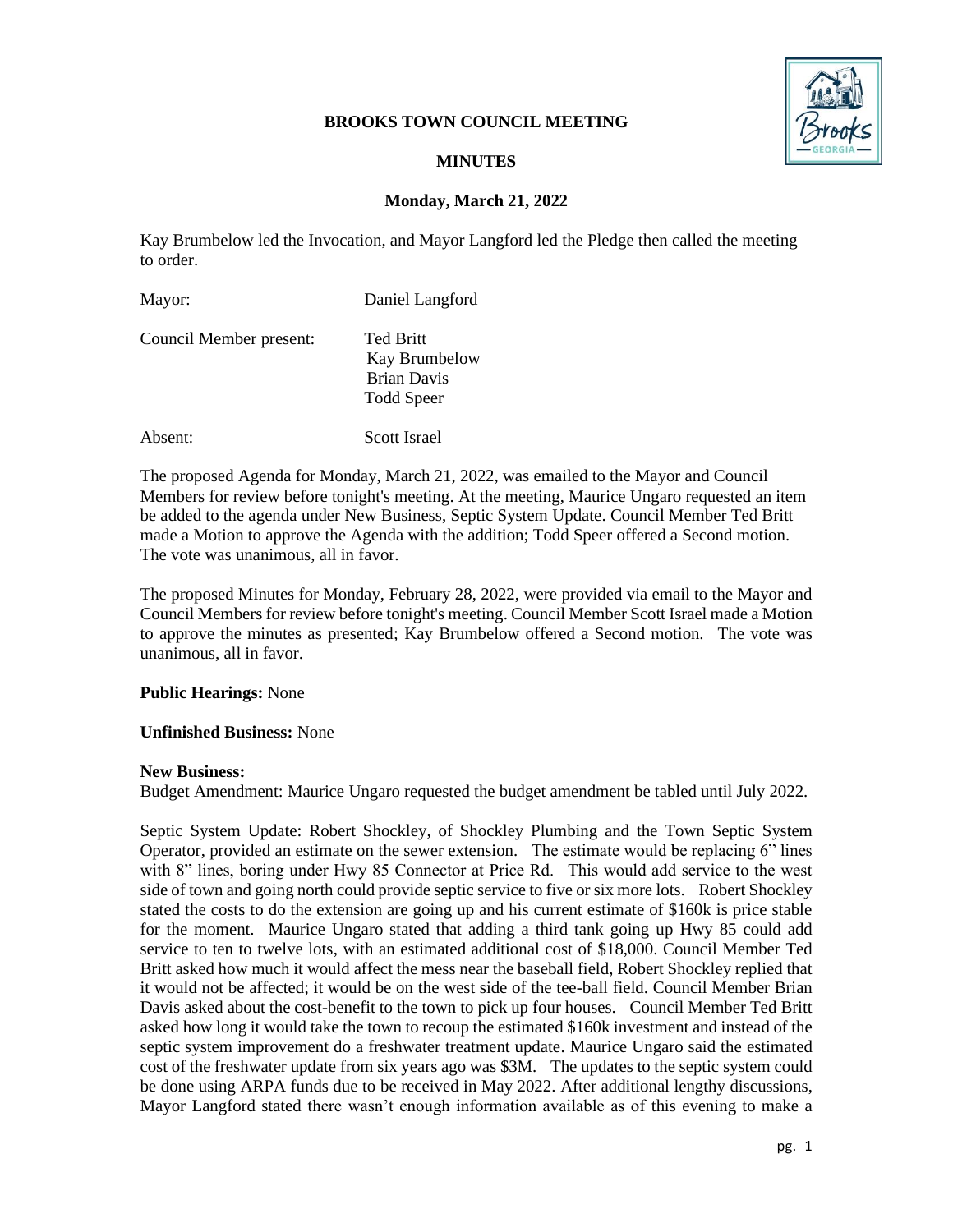decision.

### **Committee Reports (if any):**

**Mayor's Report:** Mayor Langford reported the Mayor of Peachtree City, Kim Learnard has scheduled a meeting at Peachtree City Hall with the Fayette and Coweta County's Mayors and City Managers in order for them to get to know each other and learn more about each other's cities. Mayor Langford presented to the Council via email a Resolution he received from Mayor Learnard to oppose HB1093 and SB494. HB1093 and SB494 would put limitations on a city's authority to make housing, land use, and zoning decisions within a local government's geographical boundaries. Mayor Langford suggested Council adopt the resolution or one similar to it as our own. Mayor Langford stated if Council believed the resolution would benefit the town it could be discussed further and voted on during the "Any Other Business" section of this meeting.

**Planning and Zoning:** Maurice Ungaro stated the new construction on Hwy 85 Connector is progressing and he has reviewed the plans for the refurbishment of Hwy 85 Connector and Price Rd.

**Recreation:** No one was present to represent BAR. The financials were received.

**Town Clerk Report:** Ms. Spohr stated she is logging complaints regarding speeding, traffic, and large trucks.

**Deputy Clerk's Report:** Ms. Bradley stated the first Brooks Market Day will be this Saturday, March 26, 2022, and the WhiteWater High School Guitar ensemble concert is on March 29, 2022, at the Brooks Chapel.

**Finance Officer's Report:** The financial information was distributed. Lorey Spohr reviewed the report; LOST and SPLOST are at an increase over the same time last year. SPLOST YTD over this time last year is at an increase of 7.37%, and LOST YTD over this time last year is at an increase of 9.18%.

**Manager's Report:** Maurice Ungaro reported he is waiting on an additional quote, from Piedmont Paving, for the repair of the gutter and storm drain on the east curb of Hwy 85 Connector at the Vitali residence. Once that has been received, the contract can be awarded to Piedmont Paving for the installation of the two additional speed tables and 8" ceramic domes on the gore striping at the intersection of McIntosh Rd and Hwy 85 Connector. Council Member Brian Davis asked where the speed tables would be installed, in which Maurice Ungaro stated one would be located near the Fire Station on the 85 Connector and one on McIntosh Rd near the Brooks Station and cemetery. Maurice Ungaro reported that the DCA has notified the Town of Brooks that our adoption of the recent annual update to the CIE has secured the continuation of our QLG status. This honor allows us to continue to collect state-funded grants as well as support from DCA and ARC. Maurice Ungaro reported the Town of Brooks staff has poured the concrete slab for the water fountain; the goal is to have the fountain installed and functional by the end of the week, in time for the first Brooks Market Day.

# **Any Other:** None

**Any Other Business:** A resident complained about the 18 wheelers going through town and asked if signage would be helpful. Maurice Ungaro suggested the resident contact Lee Hearn, Chairman and County Commissioner of Fayette County to express his concerns about the large trucks